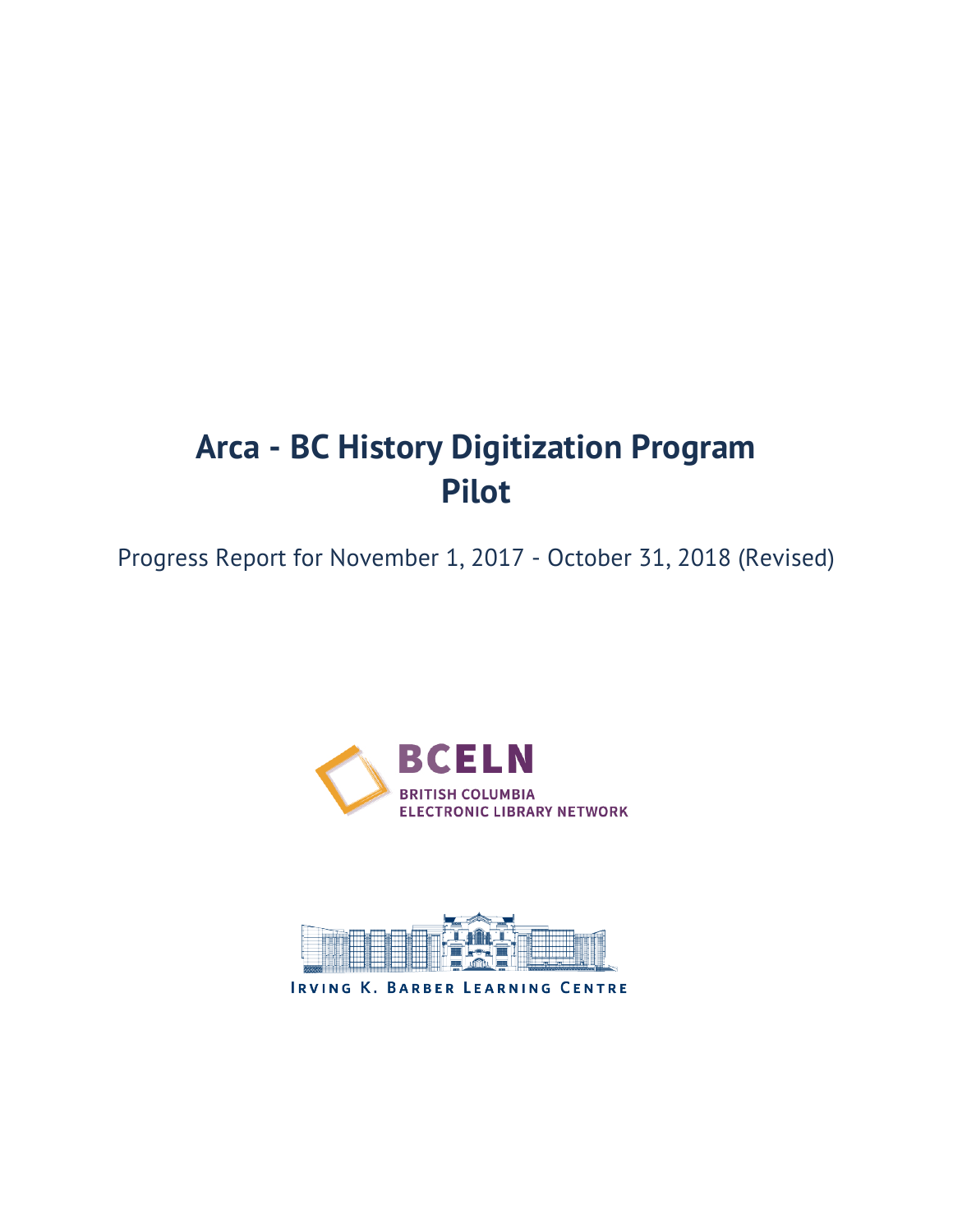## **Overview**

In November 2017 the Irving K Barber Learning Centre (IKBLC) at the University of British Columbia and the BC Electronic Library Network (BC ELN) signed a Letter of Understanding to facilitate use of the Arca provincial collaborative digital repository by past and current recipients of BC History Digitization Program (BCHDP) grants.

A primary goal of the partnership is to increase ROI on the over \$2 million invested in BCHDP grants over the past 10 years.<sup>1</sup> An estimated 20% of pre-2016 grant-funded materials are not readily available online and may be lost to the system, representing approximately \$400,000 in grants; this partnership aims to make discoverable through Arca as many of those at-risk materials as possible.

The following report details BC ELN activities from the pilot start date, November 1, 2017 through to October 31, 2018, and a high-level action plan for future activities. Projected expenditure plans for fiscal years 1, 2, and 3, as well as a high-level budget for sustainability going forward, are included.

The approach taken for the pilot is two-pronged: 1) alerting current BCHDP grant applicants to Arca as a hosting option; and 2) directly contacting over 50 pre-2016 grant recipients whose materials are not currently available online. Past recipients open to making use of Arca hosting are supported in transforming their content and metadata into a format suitable for batch uploading into Arca.

## **Highlights**

- **~ 200** GLAM sector professionals reached through 3 conference presentations
	- **50** BCHDP-Arca postcards distributed
	- **21** pre-2016 past recipients contacted, on-going conversations with 7 sites
	- **9** in-person or virtual meetings with prospective sites
- **65,500+** objects in 6 collections and growing
	- **4** participants confirmed:
		- Terrace Public Library
		- Northern Pacific Cannery
		- Barkerville Historic Site
		- Peace Region Paleontological Research Centre
	- 25+ hours of metadata mapping, transformation and processing
	- 16+ hours of support and training

### What We've learned

 

Our experience to date suggests that lack of technical expertise, staff resources and funding are the most common factors hindering smaller organisations from getting their materials online, not lack of desire. In order to make at-risk materials discoverable, a straightforward hosting solution with a sufficient level of support is needed. Support may include site visits, hiring contractors to transform metadata and content into usable formats, and staff training.

 $1$  Mimi Lam, email communication, December 13, 2018.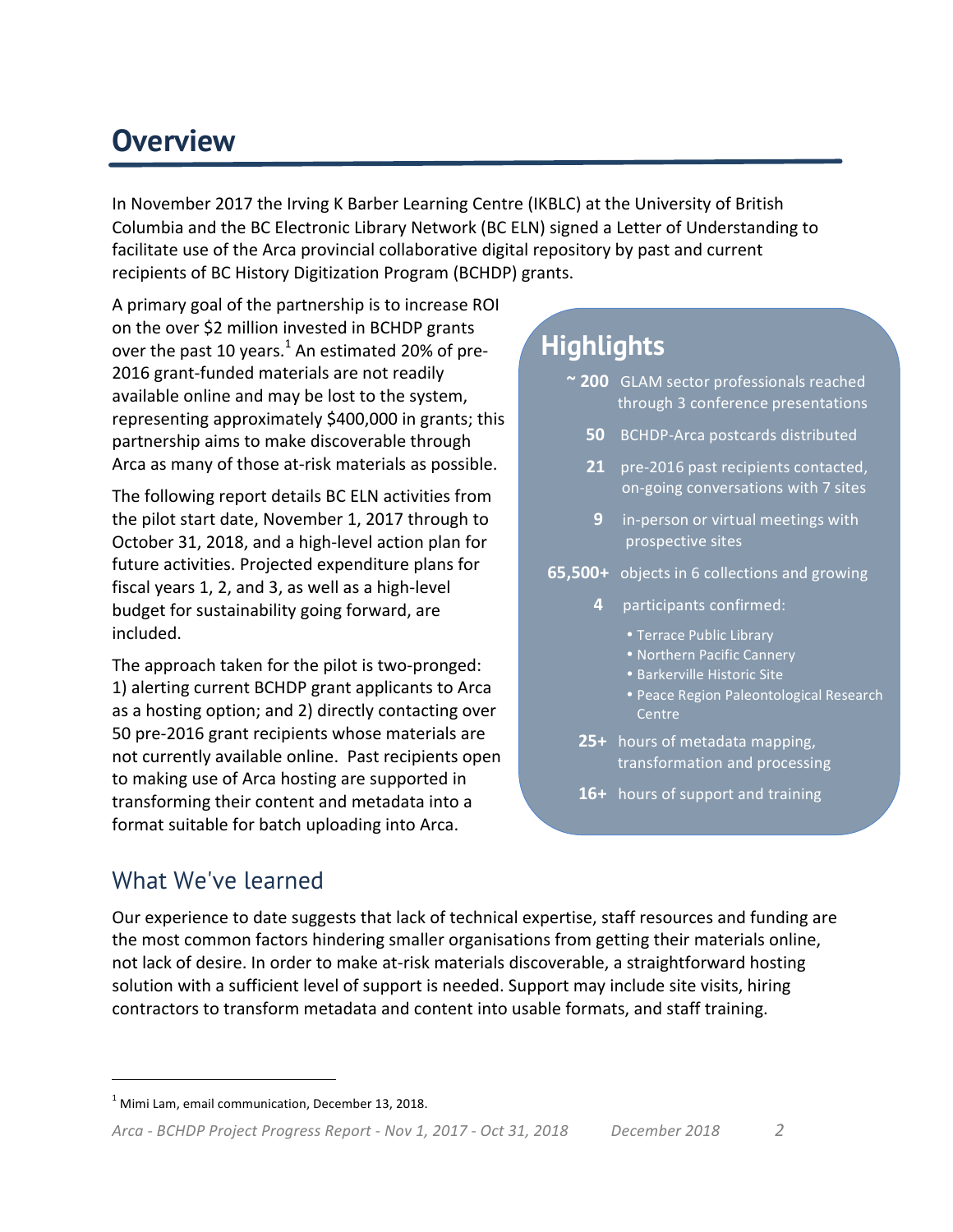## **Activities To Date**

### Infrastructure & Set-up

- Negotiated Letter of Understanding with IKBLC for a three-year initiative beginning November 1, 2017 with a value of \$50,000.
- Built and configured BCHDP Arca child site.
- Developed action & outreach plans for Arca-BCHDP pilot.
- Provided initial training of BCHDP staff on basic configuration and maintenance of child site.
- Set up internal project tracking and communications infrastructure to facilitate work of BC ELN team.
- Migrated BCHDP child site to SFU cloud server hosting to enhance platform performance, stability and sustainability.
- Trained returning BCHDP coordinator.

### Communications & Outreach

- Developed branding, logo and colours for child site in consultation with BCHDP and UBC Library Communications staff.
- Published news release to UBC Library and BC ELN communications channels, and BC Library Association listservs.
- Presented poster at the *Archives Association of BC Conference*, April 13, 2018, Royal BC Museum, Victoria BC, titled "Arca: An Affordable, Supported Access Solution for BC History Digitization Grant Recipients"; poster viewable at: https://vault.sfu.ca/index.php/s/NOTsCvNWbzmI77J
- Presented pecha kucha at the BC GLAM Symposium, May 8, 2018 in Richmond BC, titled: "Arca: A Low-Cost, Collaborative Repository Solution for BCHDP Grant Recipients"; slides viewable at: https://vault.sfu.ca/index.php/s/UJLqxPPSDRD0h2S
- Published article to the BC Library Association publication *Perspectives: The Technology Issue* (September 2018) titled "Arca: Technology to Let Your Digital Assets Shine!"; article available here: https://bclaconnect.ca/perspectives/2018/09/05/arcatechnology-to-let-your-digital-assets-shine/
- Presented a lightning talk at the *BC Museums Association Conference*, October 23, 2018 in Kelowna BC, titled "Arca: A Low-Cost, Supported Hosting Solution for BCHDP Grant Recipients"; slides viewable at: https://vault.sfu.ca/index.php/s/bTGmgo2jQ6CZdQ8

#### **BC ELN Team**

*Anita Cocchia* **BC ELN Executive Director** *Sunni Nishimura Arca Coordinator - Partnerships Brandon Weigel Arca Coordinator & Technical Lead*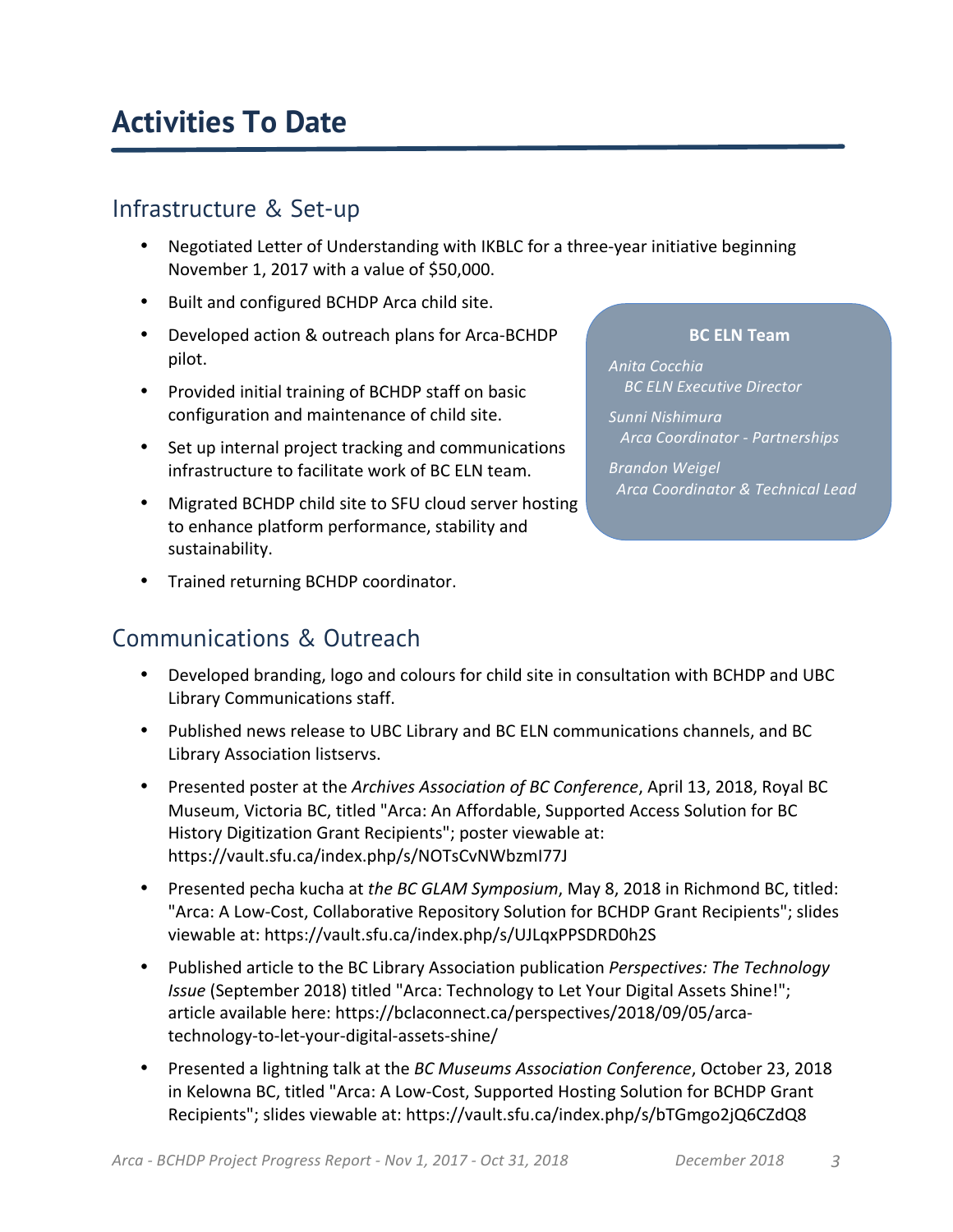- Distributed 50+ postcards to attendees of BC Museums Association Conference providing information and contact information for Arca hosting opportunity.
- Met twice with MemoryBC coordinator to clarify distinctions between Arca and MemoryBC services and enable more effective communication with prospective participants.

### Grant Recipient Outreach & Recruitment

- Migrated Terrace Public Library (TPL) Eleanor Muehle Newspaper Collection from West Beyond the West into Arca, which included:
	- $\circ$  Establishing communications with TPL and Archivematica contacts;
	- $\circ$  Evaluating and acquiring content from Archivematica and TPL;
	- o Mapping, transforming and correcting metadata;
	- $\circ$  Batch ingesting 3,922 newspaper issues of 6 newspapers, totalling 290 GB.
- Prioritised list of pre-2016 BCHDP grant recipients based on grant amount and an updated baseline check of their collection visibility.
- Developed and sent initial contact email on behalf of BC ELN and IKBLC to 21 high priority recipients; responses received from 7.
- Facilitated ingest of Northern Pacific Cannery historical photograph collection, including outreach, staff training, and metadata support (on-going).

"Holy smokes ! Looks fantastic! I really like the layout, its sooo much clearer to see what's available in our collection now  $-$ I'm sure patrons are going to love this as well."

*- Terrace Public Library Staff*

- Facilitated ingest preparation of Barkerville Historic Site Chinese language collection, including outreach, staff training, and metadata assessment and support (on-going).
- Hired, in consultation with Barkerville staff, a local contractor to prepare metadata for batch processing; trained and supported contractor (on-going).
- Met in-person with Saltspring Island Archives staff to present Arca as an option for their Marshall Sharp Fonds historical photograph collection.
- Met in-person with Georgia Straight Cannery staff to present Arca as a discovery option for their historical photograph collection.
- Supported initial export of metadata from existing platform for Peace Region Paleontological Research Centre, Tumbler Ridge.
- Explored with Nikkei National Museum Arca option for digitised collections.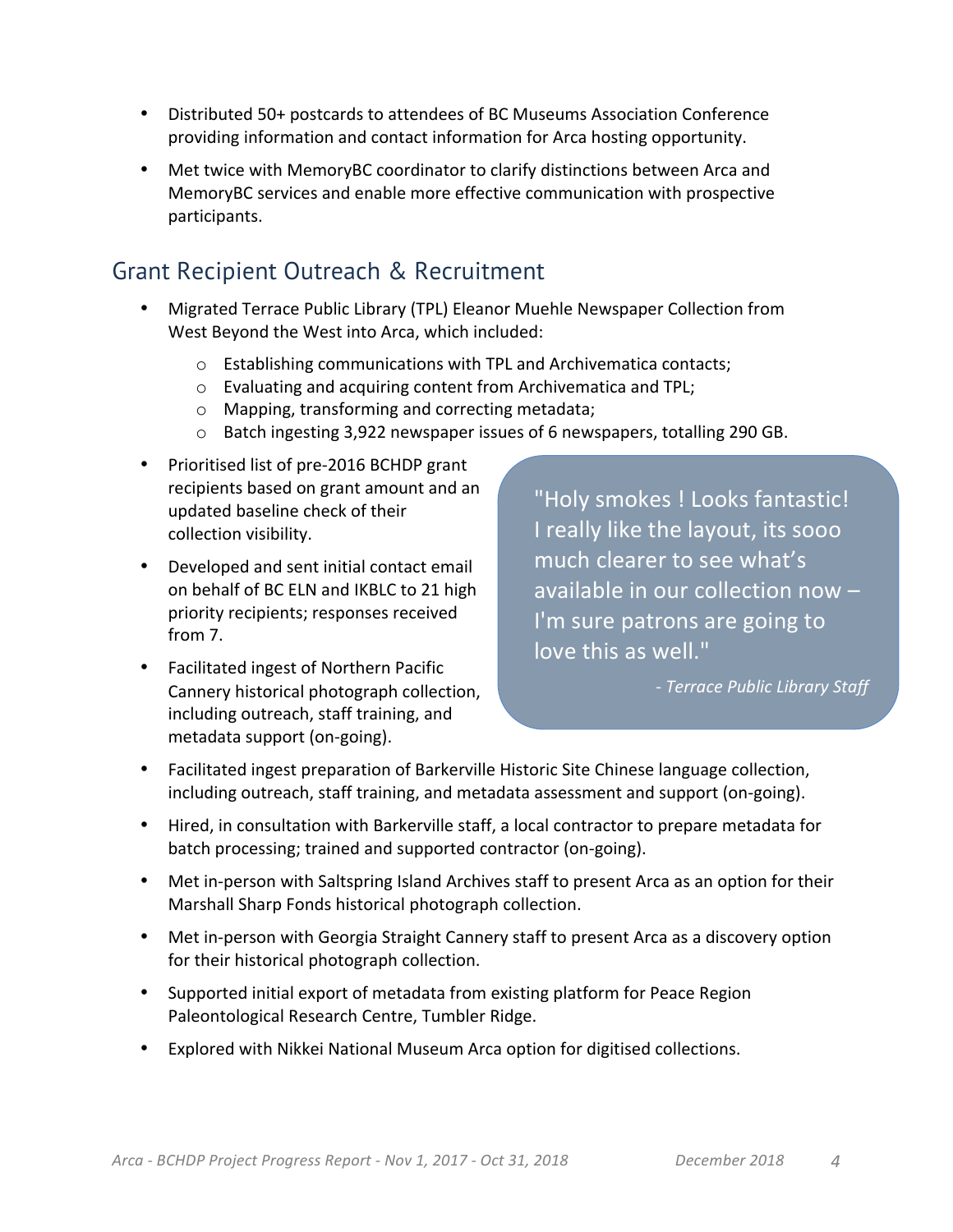## **Action Plan**

The following high-level overview outlines up-coming or in-progress activities.

| <b>Planned Deliverable</b>                                                                                                           | <b>Status</b>    |
|--------------------------------------------------------------------------------------------------------------------------------------|------------------|
| <b>Planning &amp; Developing Child Site Infrastructure</b>                                                                           | <b>COMPLETED</b> |
| <b>Outreach &amp; Growth</b>                                                                                                         |                  |
| <b>Outreach</b>                                                                                                                      |                  |
| Continue to contact pre-2016 grant recipients directly to ascertain interest, with<br>14 prioritised for follow-up (21/51 contacted) |                  |
| Contact post-2016 grant recipients whose materials are not yet online to ascertain<br>whether they require hosting                   |                  |
| Contact successful 2019 grant recipients that have expressed interest in Arca                                                        |                  |
| Offer education/information to unsuccessful applicants that did not include<br>hosting in their grant applications                   |                  |
| Propose sessions/posters at GLAM sector conferences                                                                                  |                  |
| Communicate opportunity to GLAM sector via newsletters, listservs, Twitter, etc.                                                     |                  |
| <b>Support &amp; Training</b>                                                                                                        |                  |
| Provide training & support for new participants (3 underway)                                                                         |                  |
| Migrate collections into Arca as needed (currently 3)                                                                                |                  |
| Customise collections display as required for participants                                                                           |                  |
| Provide metadata mapping, transforming and processing as needed                                                                      |                  |
| Develop contractor and local staff expertise in metadata preparation                                                                 |                  |
| <b>Planning &amp; Reporting</b>                                                                                                      |                  |
| Assess participant needs beyond pilot                                                                                                |                  |
| Report progress/expenditure summary & plan to IKBLC                                                                                  |                  |
| <b>Sustainability &amp; Evaluation</b>                                                                                               |                  |
| Develop sustainability plan beyond pilot                                                                                             |                  |
| Communicate about sustainability plan to GLAM sector                                                                                 |                  |
| Develop plan for participants that are not moving forward with BCHDP (if necessary)                                                  |                  |
| Final report/expenditure plan to IKBLC for pilot                                                                                     |                  |

@nishisun "So proud to be a part of @Arca\_BC collaborative project, a great option for smaller **#BCglam** organisations needing a supported, standards-based digital repository, and a foundation for the BC Digital Library! @bcdigilibrary #**bcdl** #**nextgenrepositories** #**ArcaBC**"

*- Most viewed Tweet with 1458 views & 25 engagements*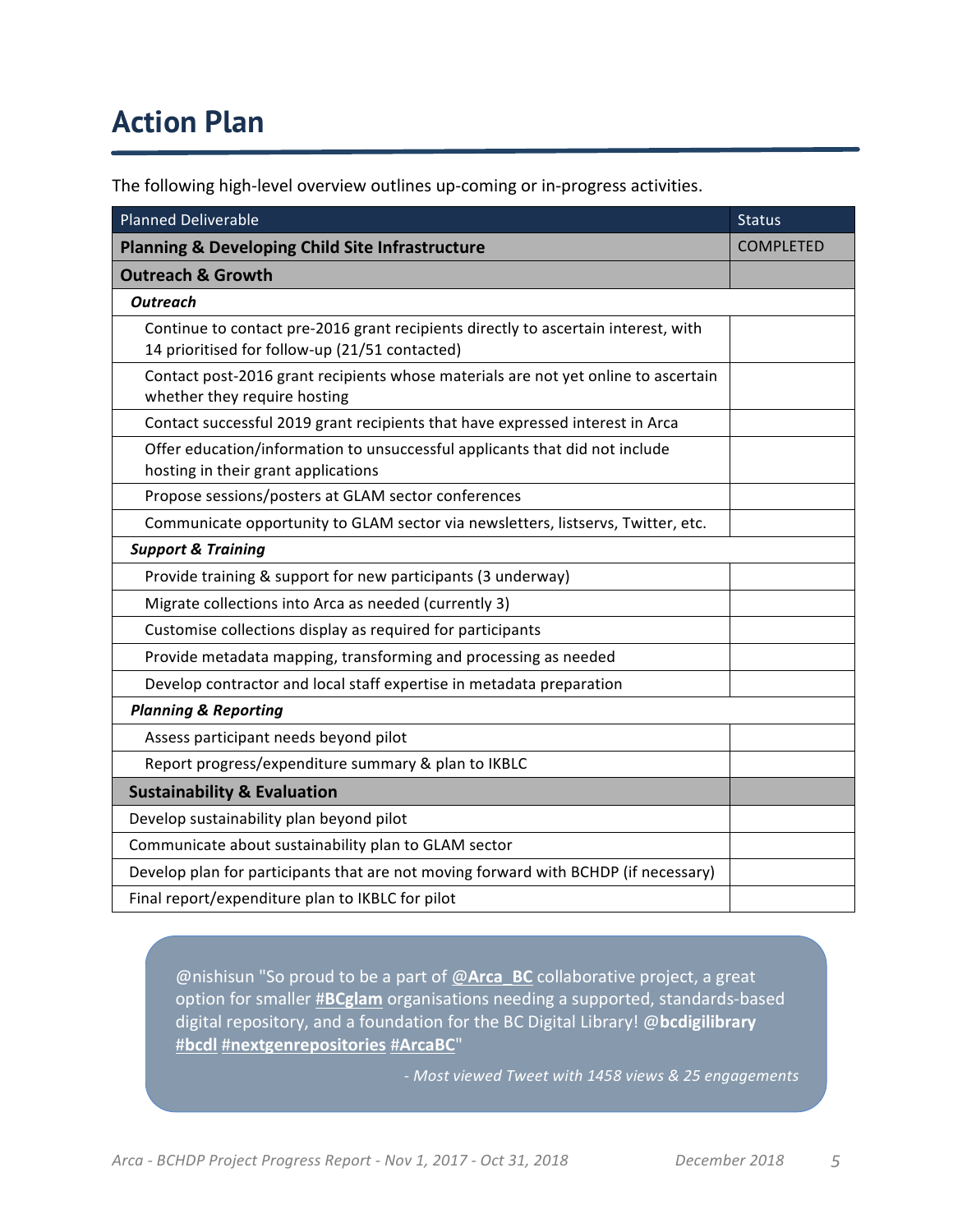### Proposed Expenditure Plans

Following are expenditure plans for pilot years 1, 2 and 3. Expenditure summaries will be provided at fiscal year end.

|                       | Projected<br>Year 1<br>$(2017/11 -$<br>2019/03) | <b>Details</b> | Proposed *<br>Year <sub>2</sub><br>$(2019/04 -$<br>2020/03) | <b>Details</b> | Proposed *<br>Year <sub>3</sub><br>$(2020/04 -$<br>2021/03 | <b>Details</b> |
|-----------------------|-------------------------------------------------|----------------|-------------------------------------------------------------|----------------|------------------------------------------------------------|----------------|
| Revenue               |                                                 |                |                                                             |                |                                                            |                |
| Carry Forward         | N/A                                             |                | 11,570                                                      |                | 6,320                                                      |                |
| <b>IKBLC Funding</b>  | 30,000                                          |                | 10,000                                                      |                | 10,000                                                     |                |
| <b>Total Revenuel</b> | 30,000                                          |                | 21,570                                                      |                | 16,320                                                     |                |

| <b>Expenditures</b>                                            |        |       |        |      |        |     |
|----------------------------------------------------------------|--------|-------|--------|------|--------|-----|
| One time set-up fee                                            | 1000   |       | N/A    |      | N/A    |     |
| Arca service support fee<br>(pro-rated $5 + 12$ mos. for yr 1) | 7,083  |       | 5,000  |      | 5,000  |     |
| Additional storage @ 40¢/GB                                    | 200    |       | 400    |      | 400    |     |
| Direct outreach/Email campaign                                 | 1,134  |       | 500    |      | 400    |     |
| Support/Training/Orientations                                  | 1,008  |       | 1,000  |      | 1,000  |     |
| Metadata Transformation &<br><b>Technical Support</b>          | 1,595  |       | 2,650  |      | 2,650  |     |
| <b>Content Migration</b>                                       | 1,334  |       | 2,200  |      | 1,650  |     |
| Design/Printing/Reporting                                      | 1,330  |       | 500    |      | 500    |     |
| Meetings/Events/Site Visits                                    | 3,746  |       | 3,000  |      | 1,650  |     |
| Archives Assoc. of BC Conference                               |        | 1,305 |        | 800  |        | 0   |
| 2018 GLAM Symposium                                            |        | 702   |        | 200  |        | 200 |
| <b>BC Museums Assoc. Conference</b>                            |        | 1,197 |        | 1000 |        | 750 |
| Meetings/Site Visits                                           |        | 541   |        | 1000 |        | 700 |
| Withdrawal Fee (if needed)                                     | N/A    |       | N/A    |      | 3,000  |     |
| <b>Total Expenditures</b>                                      | 18,430 |       | 15,250 |      | 16,250 |     |
| <b>Carry forward</b>                                           | 11,570 |       | 6,320  |      | 70     |     |

\*NOTE: Any unused funds will be carried forward to subsequent years.